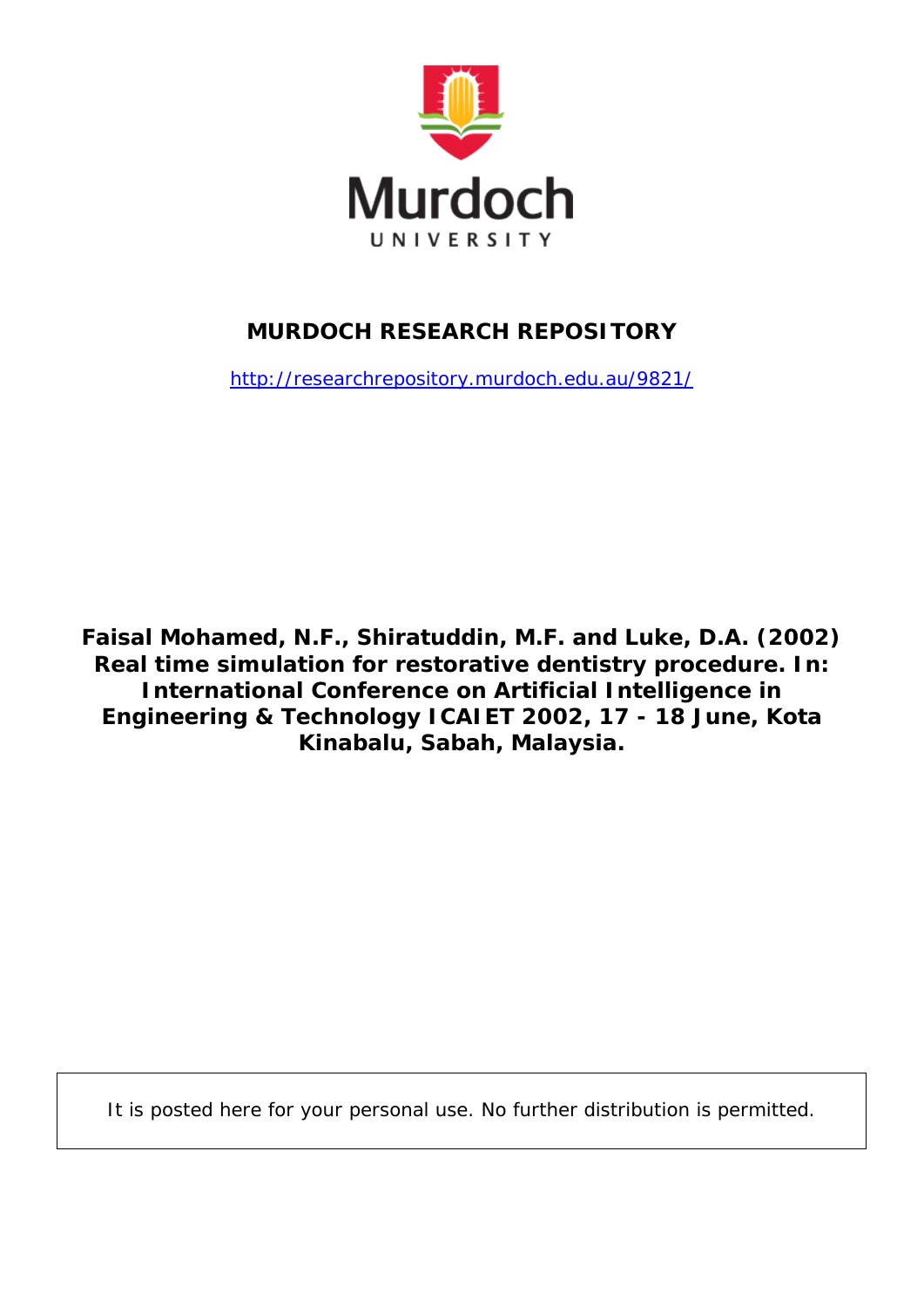## **Real-time Simulation for Restorative Dentistry Procedure**

**N.F. Faisal Mohamed<sup>1</sup>**

## **M.F. Shiratuddin<sup>1</sup>**

 **D.A. Luke<sup>2</sup>**

*1 Virtual Reality Innovation Centre (VRIC) School of Information Technology, Universiti Utara Malaysia, 06010 Sintok, Kedah Tel : 04-92840071/4755, Fax: 04-9284753 E-mail: nur\_fadziana@yahoo.com, fairuz@uum.edu.my* 

> *<sup>2</sup>Faculty of Dentistry Universiti Kebangsaan Malaysia, Jalan Raja Muda Abdul Aziz, 50300 Kuala Lumpur Tel: 03-4040 5706 / 5707 E-mail: daluke@medic.ukm.my*

## **Abstract**

*Virtual reality (VR) is the human experience of perceiving and interacting with a synthetic environment containing simulated objects as if it were real. VR technology can be applied to many tasks that would be more difficult to do by other methods. This paper discusses the potential use of VR to producing an interactive-simulation for the Class I procedures for the cavity preparations of restorative dentistry. Analysis showed that Class I cavity preparations necessitate a range of motor, perceptual and cognitive skills. The objective is to produce a highly reliable training material that imitates the actual procedures of the cavity preparations. This project is seen as having the potential to add new dimensions and offers vast possibilities to improve not only the teaching methods but also diagnosis and the treatment planning processes.* 

## **Keywords:**

Virtual Environment, Virtual Reality, Simulation, Dentistry, Restorative

## **Introduction**

Simulation may be defined as the process of modelling a system in such a way that the model mimics the response of the actual system to events that take place over time [1]. Therefore a simulator must respond to events over time, in a realistic manner. During the last decade, volume graphics and scientific 3D visualisation have emerged as a major computer based technology [2]. VR is seen as an intelligent medium as it can imitate actions and behaviour of the physical world. One important characteristics of a VE is the real-time interaction (or near real-time), a user is able to perform changes and the computer is able to make the changes in the VE accordingly and spontaneously. This emerging technology is able to give attribute to 3D objects as well as its environment to react and change instantaneously.

Virtual Environment (VE) is a capable avenue for dental training just as they have been effective in other forms of medical training. It is a versatile medium for performing experiments to elucidate the basis of skills in dentistry. This

paper proposes techniques for extending such VE to include the restorative dentistry procedures. This paper will also discuss the potential use of VR for web based dental learning simulation. User may interact in real-time utilising the web based computer-generated drilling simulator. Techniques concerning the prototype development of the simulation are also described.

The commercial solutions for medical VR are beginning to appear but the acceptance is still in the early stage [1]. Despite the expensive use of available VR systems, webbased VR has the potential to provide a cheap with wide availability solution. This project is a test-bed and a cooperative effort between the School of Information Technology, University Utara Malaysia and the Dentistry School of University Kebangsaan Malaysia.

#### *Application*

Restorative dentistry is an aspect of dentistry that repairs dental caries. The prototype simulates the procedure of repairing a carious lesion on the occlusal or biting surface of a molar tooth (Figure 1). The student diagnoses the lesion, removes the carious tissue and restores the natural shape of the crown.



*Figure 1- Condition of a molar with caries on occlusal* 

The goal of the procedures is to remove all dental caries and teeth damaged by dental caries. The form of cavity is governed by the amount of caries, by the structure of the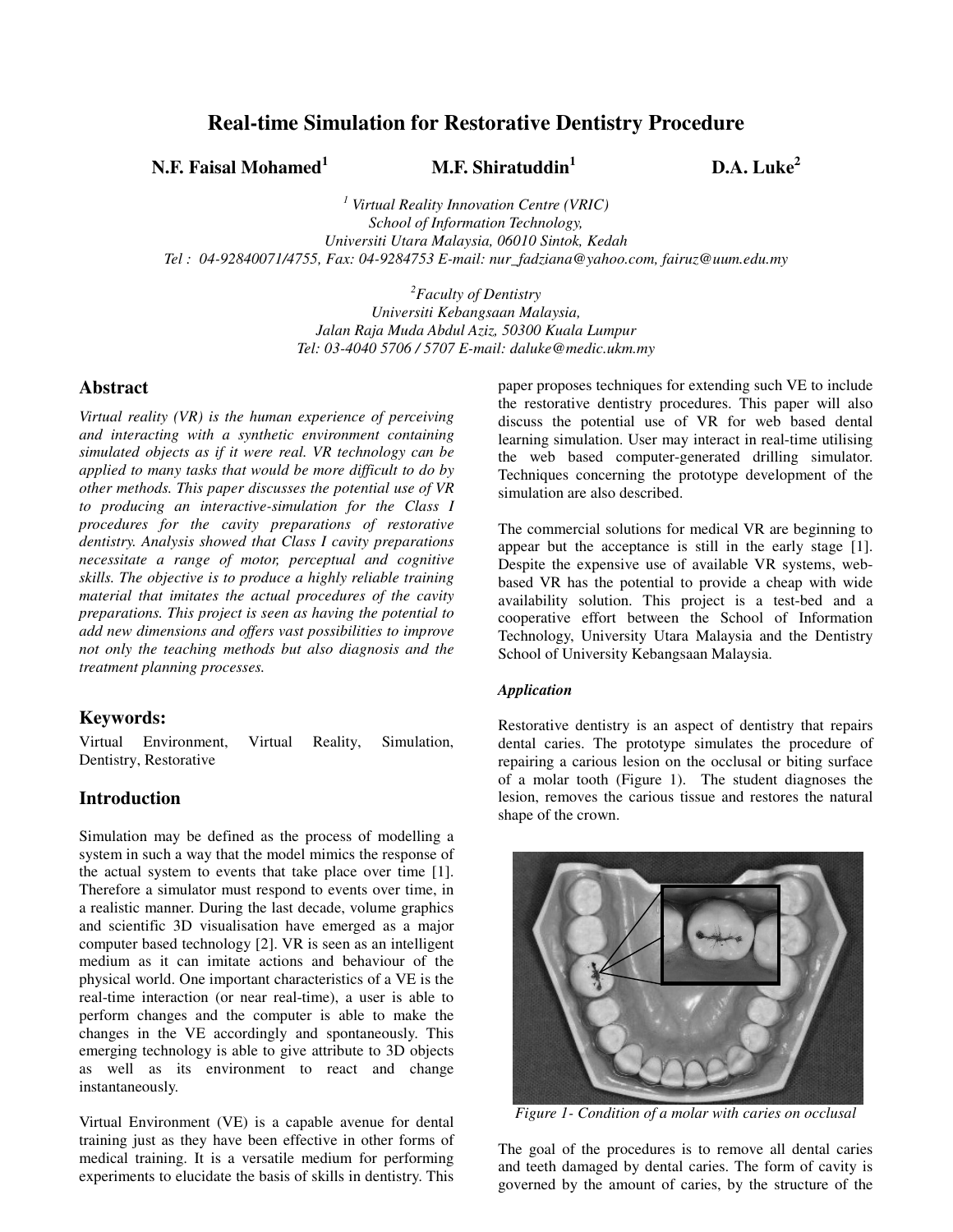tooth substance and the physical and the chemical properties of the material chosen to fill it [3]. This simulation is aimed at training dental students with the necessary skills to restore Class I cavity. The successful completion of the procedure means that the decayed tissue is removed, the cavity is prepared and filled with amalgam and the tooth is restored to its previous natural shape and normal function.

## **Approach and Methods**

Real time Web-based tool is being developed to create a low cost simulator to give students experience in manipulating objects in a VR world. The virtual display is designed to provide students with a simplified view of the component that they can rotate and view from other perspectives thus providing a more concrete visualisation. Additional information provided on the remaining displays applies directly to the virtual scene and supplements class instruction. VR gives the students a rare chance to initiate actions for them and to take control over aspects of their own learning [4]. Empowering students to be responsible for their own learning can be supported by carefully designed virtual environment. Developing this simulator involves specifying tasks and skills for Class I operation, generating 3D models, implementing appropriate user interaction and integrating VR environment with the web page.

#### **Tasks & skills specification**

The initial stage of developing the virtual environment requires identification of tasks and skills to perform the operation. Figure 2 shows a list a complete Class I restorative tasks and tools involve in each task. This is not a standard method to perform Class I course of action. But what presented here are basic tasks and tools required to perform the procedure. An observation has been conducted to investigate skills that a dentist should have to complete the Class I cavity preparation. The classifications are based on cognitive skills required to perform each tasks. Understanding how dentists perform complex tasks can guide the development of the VE and suggest which elements of the simulation are necessary for effective training. The identified skills to be possessed to perform Class I procedure are listed as follows:

## *Representational Skills*

The basis for a correct clinical appreciation is a global understanding of the patient's clinical state [5]. Table 1 clearly shows that human vision plays most important role in passing information to the human brain and contribute to the human attention. Representational skill refers to an appreciation of the process or object, which improves the performance of the task. In this application the residents need to be trained to gain this skill to view the shape of the caries and perform correct clinical assessment. Performance



*Figure 2 -Tasks and instruments of Class I restorative Procedure simulated in the virtual environment.* 

of this skill depends on the accuracy of the dentist's mental model of 3D geometry of the environment. Clinical assessment is a crucial process before an operation can be carried out. Therefore representational skills need to be tackled in order to create a good appreciation of the procedure.

|              | Percentage |
|--------------|------------|
| <b>Sense</b> |            |
| Sight        | 70%        |
| Hearing      | 20%        |
| Smell        | 5%         |
| Touch        | 4%         |
| <b>Taste</b> | $1\%$      |

*Table 1: Percentage of human senses passed to the human brain* [6]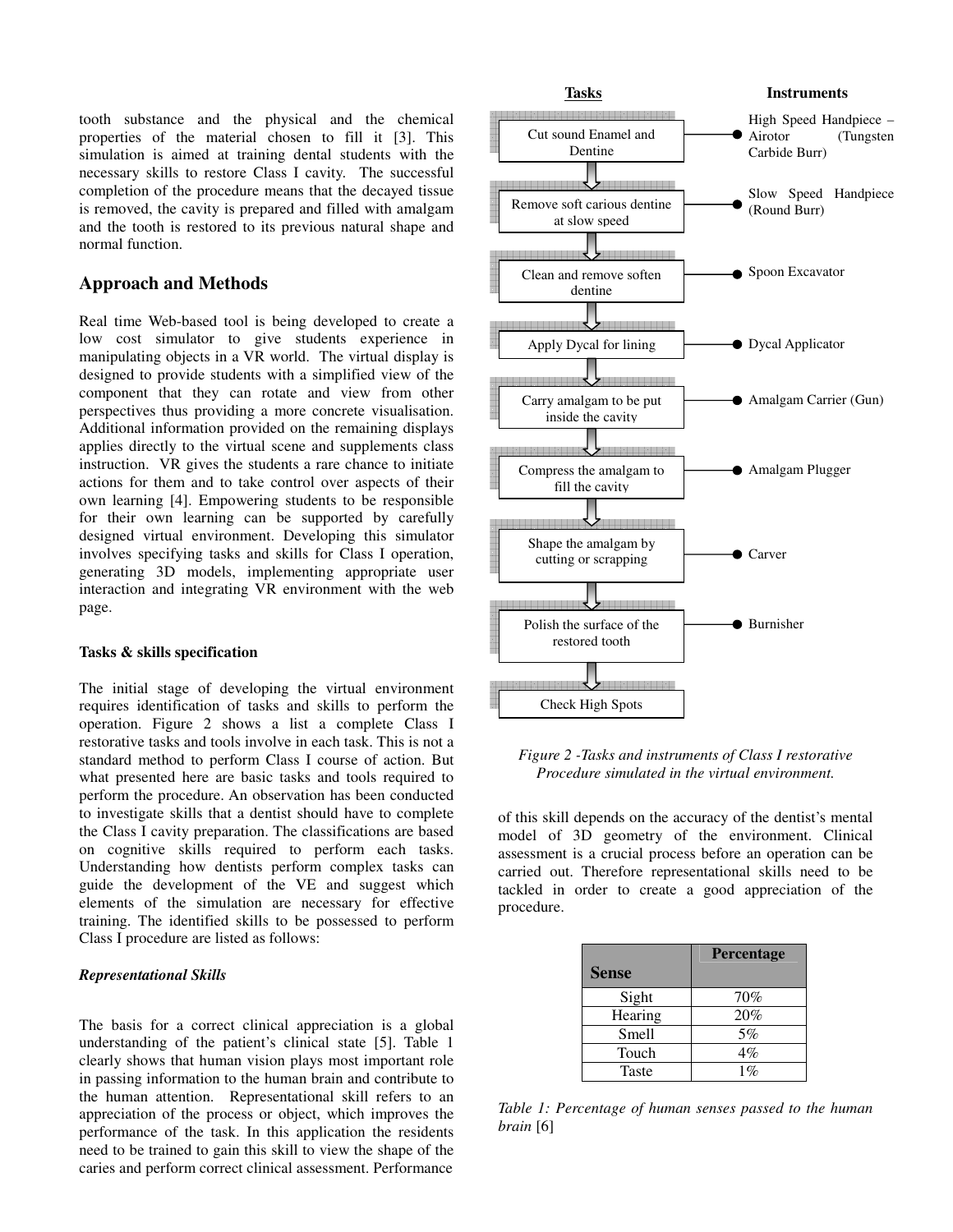## *Procedural Skill*

Procedural skills involve both cognitive and physical activities to perform a series of manoeuvres. This type of skill is learned by acquiring the basic knowledge first using didactic verbal methods supplemented by practical demonstration. This skill requires students to be acquainted with the steps or procedures that should be taken to complete the tasks. Apart from that this skill also demands the trainee to choose the correct type of instruments for different stages of treatment.

#### *Decision Making Skills*

One of the most important human skills is decision-making (judgement and choice) [7]. Decision making skill is a vital skill that a dentist must possess. Proficiency in making a decision can help to perform suitable diagnosis and treatment planning processes.

#### *Psychomotor Skill*

Dentists rely on touch feedback from the tool tip for diagnosis and positional guidance during the procedures. This requires psychomotor skill, which is defined as a skill where movement is based on kinesthetic cues. The skill can be transferred by tactile media, which translates situations like hitting the surface of the tooth (enamel) into haptic feedback. In order to include such feature a special input/output devices are required. However, for web based VR solution, only usual interaction peripherals (mouse and keyboard) can be delivered.

#### **3D object modelling**

After specifying all the requirements needed to perform the operation, it must now be put to view. To provide a meaningful educational experience, a dental training simulation must depict the relevant anatomy and dental tools as accurately as possible. All 3D objects are created using 3D modeller software. As realism is a very significant aspect in this simulation, the models are made based on imitation of the real objects. The size of the models is a major factor for both download and rendering times, as these can be large. Thus, it is important to ensure low polygon counts for each modelled objects.

#### **Object Behaviour**

Each objects and scenes exported to the VE will be given behaviour. The objects created are in a \*.wrl file format which is a VRML (Virtual Reality Modelling Language) file extension. This means that the type of objects created are surface models. Since the models are not solid, the process of creating cavity by means of drilling, carving and scraping are prepared on dynamic vertices. The surface of the tooth is made dynamic by defining its vertices to move at a certain degree when the tip of tools hit the tooth's

surface (Fig.3). All virtual dental tools' tip surfaces will be preserved from dynamic vertices.



*Figure 3- (a)Vertices on tooth's occlusal area selected for dynamic deformation and (b) tip of the trimmer preserved from dynamic vertices.* 

#### **Interaction**

The virtual world provides both a didactic and an experiential learning and training environment. A demonstration mode could give a tour of the intended subject and an exploration mode would allow the student to actually experience the environment [5]. Based on the skills analysis and the technology review, this simulator is divided into two modes namely a demonstration mode and a hands-on learning mode.

The user interaction has been designed to be used on a desktop computer utilising a non-immersive virtual environment. In creating a user friendly environment, the interaction of the objects are designed to be manipulated in a drag and drop manner. The objects can be moved around by clicking on it and drag around the world using a mouse. As the application runs on WWW platform, the user interface is created to allow interactivity both on the web and the virtual environment.

#### **Web page and VR Integration**

There has been a growing interest in exploring the utility of the web environment in simulation applications. According to [5], this interest can be classified into two main approaches. First, perform the simulation task on the server and present the result on the client side. Second, execute the whole simulation process on the client side, where Java applications and applets are utilised. These systems typically have visualisation processes (pipeline steps) statistically mapped either all on the client side or on the server side (while the client displays the resulting 3D scenes) [8]. (Fig. 4). Visualisation software publishing approach has been utilised for the purpose of Internet inclusion. Publishing visualisation software greatly reduces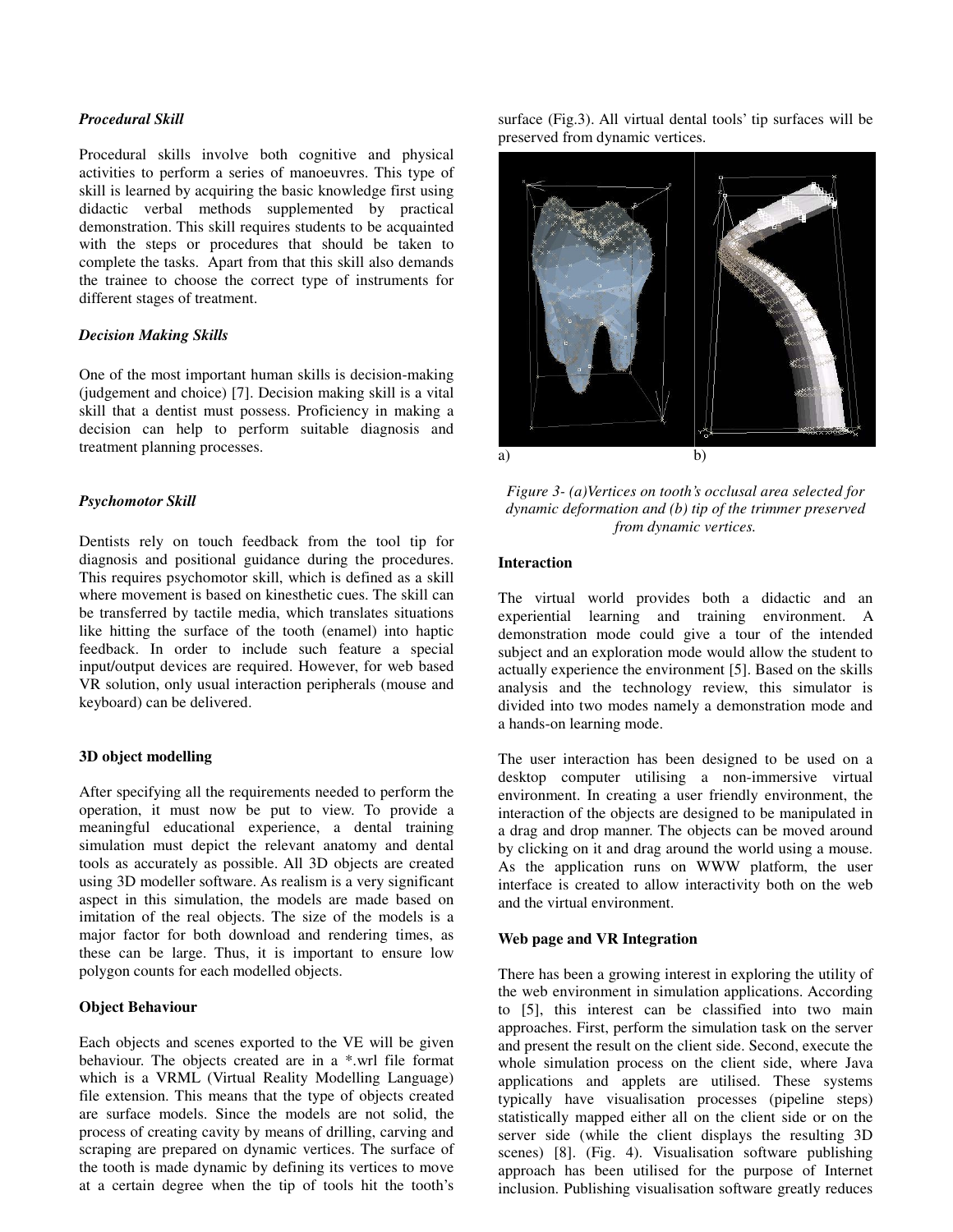the demands put on the server and has the potential for more interactive data exploration by tightening the loop between the user and the visualisation system [9].



*Figure 4 - The visualisation pipeline with the Internet [9]* 

The development of the simulation employed Fat client solution (most of the visualisation steps are processed at a client workstation). Embedding the virtual simulator on the web enabled large user communities to be accessed. Furthermore, this approach allows the simulator to run on various platforms without being installed locally. The system works by transmitting the software in advance and runs just like Java Applet within a web browser.

## **Results**

The task analysis had been classified according to the cognitive skills required to perform each tasks. This analysis resulted in identifying two essential piece of knowledge: an application of the 3D tooth anatomy and skills needed to perform the operation. Based on the identified skills aimed to be achieved by Class I restorative procedure, it is concluded (figure 5) that an ideal restorative procedure simulator should include the following features:



*Figure 5 - Ideal components of a VR simulator for restorative procedure.* 

To manoeuvre the hand-piece and other dental tools, the

operator must have a combination of eye/hand coordination and force perception. On the downside, restricting this simulator to the WWW platform makes it challenging to satisfy the realism criterion. The use of haptic feedback devices to form force perception is not yet possible on the WWW [10]. This is due to the fact that no standard browser supports any other devices. This feature can be replaced with an alternative sensation, namely audio and visual, in order to provide a partial support to this skill. The design of the 3D page (web page with 3D objects) has been optimised to include multimedia features (Figure 6). Though the webbased simulator is deficient in providing tactile feedback [10], the there are many important training goals that can be satisfied including:

- Improving the 3D awareness of dental trainee
- Enhancing knowledge of anatomical teeth structure
- Providing a media rich learning environment
- Increase the quality procedure and reduce the number of mistakes.



*Figure 6 - Overall structure of the 3D page.* 

## **Discussion**

The real time or near real time criterion as well as interactive attribute that VR system posses has made it applicable for large number of applications. The expensive paradigm of VR can be shifted to a more open, accessible and scalable solution by migrating it to the web environment. Providing a world wide access to this technology and building a platform independent VR applications has the potential to create an affordable and accessible solution. Likewise, its applications can be spread to a wider spectrum. The evolution in web technology has created a space whereby virtual environment can be embedded onto the web page. By adding dimensions and interactivity, information is obviously becoming more attractive and impressive.

#### **Conclusions**

Medical VR includes organ modelling, tissue cutting, programming toolkits, training in palpation, anaesthesia, surgery, rehabilitation and dentistry [11]. VE is a capable avenue for dental training just as they have been effective in other forms of medical training. However, if VE is to